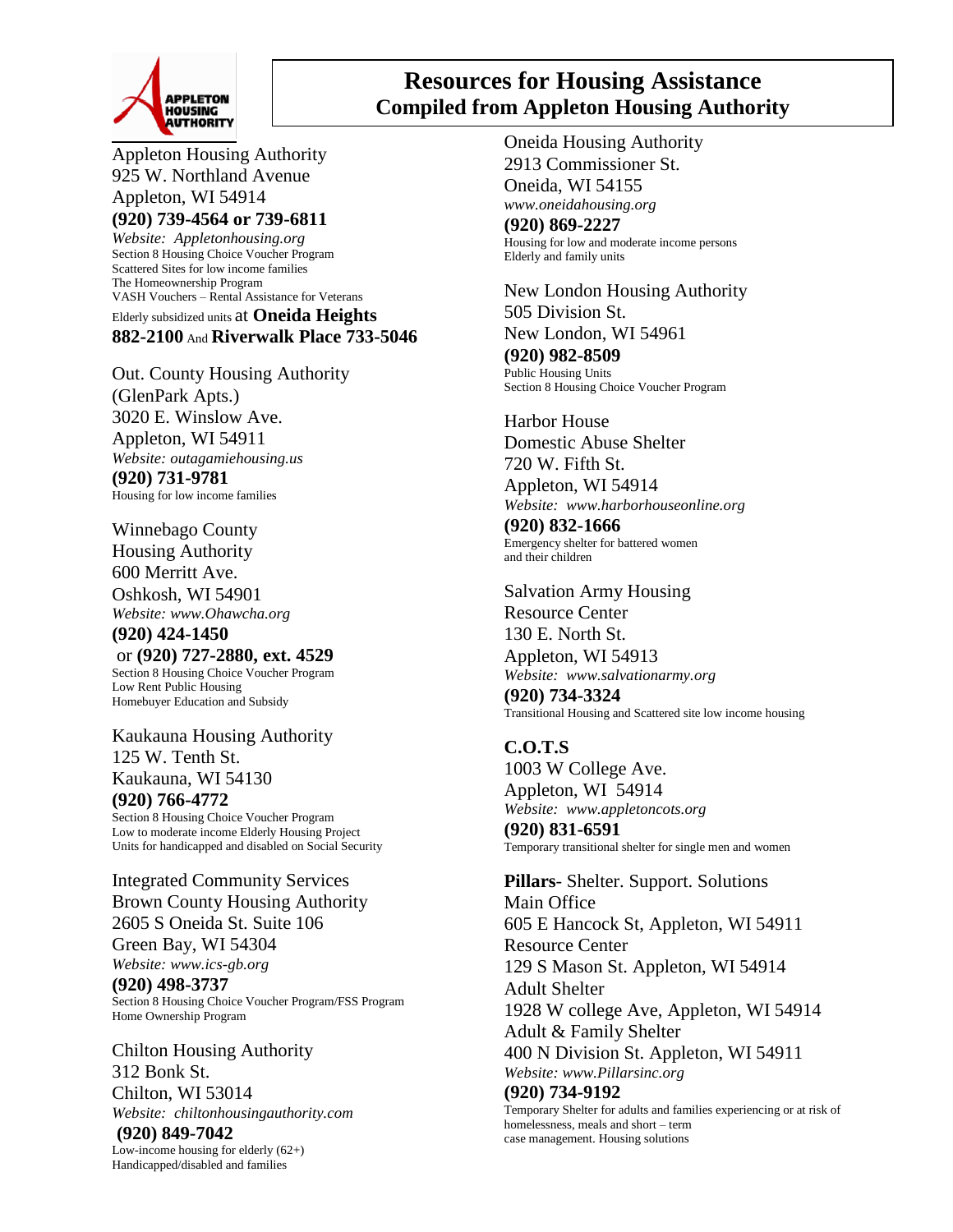### **SUBSIDIZED HOUSING FOR LOW-INCOME FAMILIES**

## **PAY RENT BASED UPON INCOME WHILE RESIDING IN UNIT**.

Dominion Management 1, 2, & 3 BR Units 37 Tayco Street Menasha, WI 54952 (920) 729-6336

Woodridge Gardens 1 & 2 BR Units 3040 Green Meadow Dr. Appleton, WI 54914 (920) 733-8811

Menasha Woods  $2 & 3$  BR Units 1820 Chain Drive Menasha, WI 54952 (920) 722-9136

G&D Management Scattered Site Duplexes (Tri-County Area) Milwaukee, WI 53201 (414) 273-3779

Wolf River Terrace 105 E. Elm Street Shiocton, WI 54170 (920) 779-6629

Woodland Meadows Lucerne Drive Menasha, WI 54952 Lakeside Commons Mgmt. 729-6336

**Section 42: Affordable housing To people with fixed or lower income.**

Holland Place (Section 42) 1610-1640 Holland Road Appleton, WI 687-2184

Edge O' Town Apartments 504 & 506 Burdick Street Black Creek, WI MI (906) 932-5500

Fireside Commons 115 Professional Plaza Neenah, WI 54956 (920) 722-2242

Neenah Court Apartments 2112 Marathon Ave. Neenah, WI 54956 (920) 722-9136

Parkview Village (2 & 3 bed units) 2820 Kernan Ave. Appleton, WI 54915 (920) 731-7288

Maplewood Meadows I & II Maple St & Byrd Ave. Neenah, WI 54956 Lakeside Commons Mgmt. 729-6336

Primrose Apartments 2 & 3 BR Units (920) 729-0672 Neenah, WI 54956 (920) 729-0672

The Landing 500 E Eagle Flats Parkway Appleton, WI 920-830-7850

Fox Valley Meadows (Section 42) 300-304 Schindler Place Appleton, WI 830-3361

Courtyard Apartments (Section 42) Appleton, WI 920-738-3974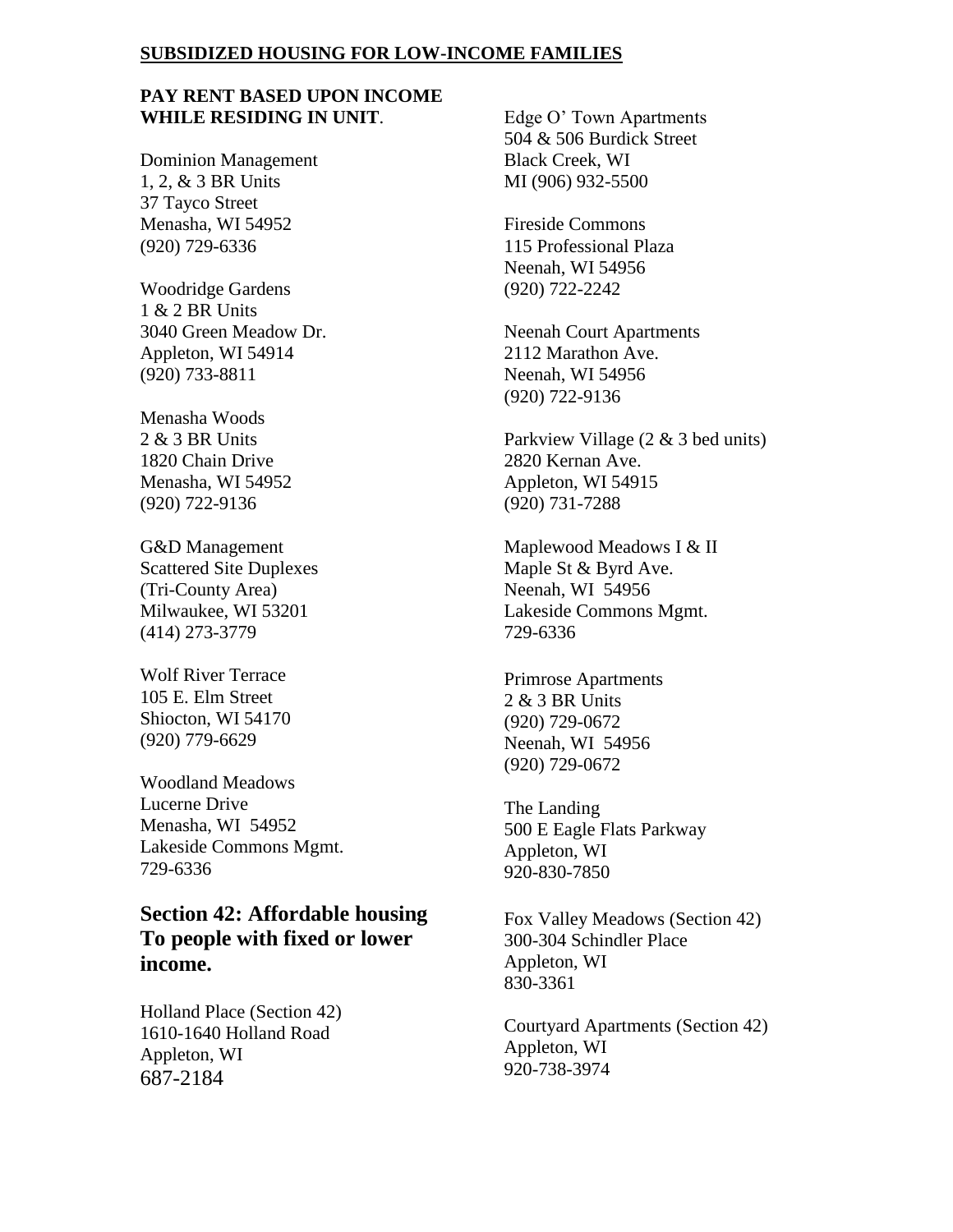#### **SUBSIDIZED HOUSING-LOW INCOME ELDERLY**

**Outagamie County Housing Randall Court Apts. 218 E Randall St. Appleton, WI 54911 734-5596**

**Oneida Heights 525 N Oneida Street Appleton, WI 54911 882-2100**

**Assisi Homes of Neenah 210 Byrd Avenue Neenah, WI 54956 729-1771**

**Outagamie County Housing Authority Pinewood 125 John Street Hortonville, WI 54944 734-5596**

**Riverwalk Place 431 E Eagle Flats Appleton, WI 54915 733-5046** 

**Uptown Commons 49 Main St Chilton, WI 920-849-2077**

**Fireside Commons 115 Professional Plaza Neenah, WI 54956 722-2242** 

**Kaukauna Housing Golden Venture Apartments 125 W. Tenth Street Kaukauna, WI 54130 766-4772**

**Dominion Management 37 Tayco Street Menasha, WI 54952 729-6336**

**Round House Manor 300 Bicentenial Court Kaukauna, WI 54130 766-2233**

**Hillside 526 W. Factory St. Seymour, WI 54165 734-5596**

**Woodridge Gardens 3040 Green Meadow Drive Appleton, WI 54914 733-8811**

**Buchanan Cottages N247 Marie Claire Dr Appleton, WI 54915 920-733-7078**

**Virginia Wanta Apartments 151 Morning Glory Drive Clintonville, WI 54949 877-817-0216 x4894**

**Chilton Housing Authority 44 Units 312 Bonk St Chilton, WI 53014 849-7042**

**John Fischer Manor 330 E. First Ave. Appleton, WI 54911 715-357-3334** 

**Elizabeth Court Apartments 936 Sixth Street Menasha, WI 54952 729-9253**

**Heartside Commons 210 Haylett Street Neenah, WI 54956 725-8816**

**Crescentview 515 W. First Street Kimberly, WI 54136 734-5596**

**Villas/Combined Locks 334 Wallace St 788-2501** 

**Heritage Court Apartments 600 W Packer Avenue Oshkosh, WI 54901 920-236-6540**

#### **OTHER ELDERLY HOUSING CONTACTS**

**Evergreen Retirement, Oshkosh The Heritage, Appleton 920-738-3000 2600 S Heritage Woods Dr**

**Ridgeview Highlands Senior Apartments 640 Ridgeview Circle Country View Apartments 954-1920 7229 County S, Kaukauna**

**Menning Manor, Neenah & Menasha 211 Fifth Street Wolf River Terrace, Shiocton 920-725-1792 984-3840**

**Assisted Living 834-5150 734-7778**

**Zion Lutheran Church, Appleton Courtyard Apartments 739-3104 731-8853**

**738-3000**

 **788-6801**

**St. Paul Manor, Kaukauna North Manor Apartments, Seymour**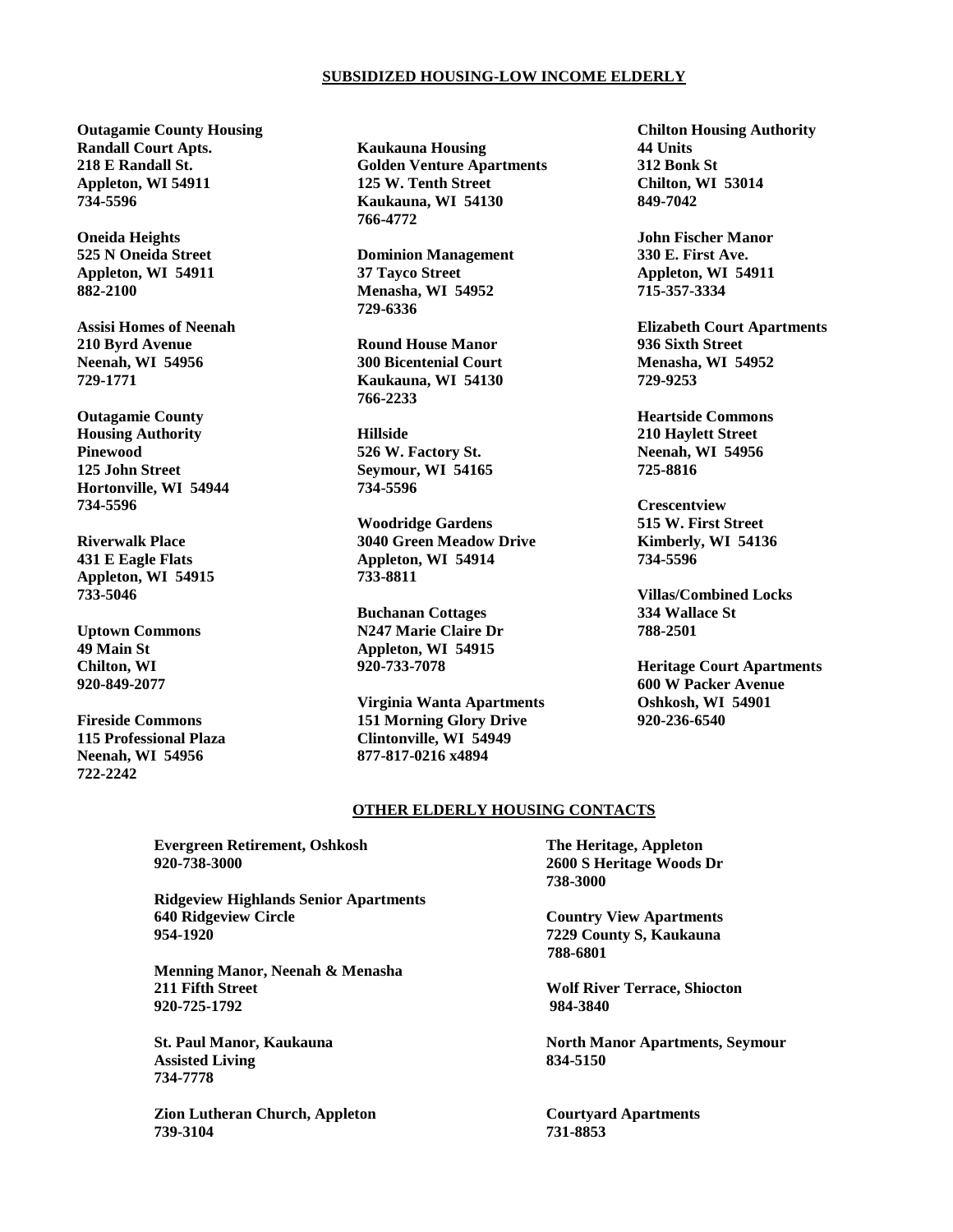# **RENTAL FINDINGS & RENTAL SERVICES**

Rental Finders (920)731-9001

Website: [www.WIhousingsearch.org](http://www.wihousingsearch.org/)

APP: fairhousingwisconsin.com/housingsearch

**The Appleton Post Crescent 920-733-4411** Website: classifieds.postcrescent.com

Start Renting --Available at convenience & grocery stores